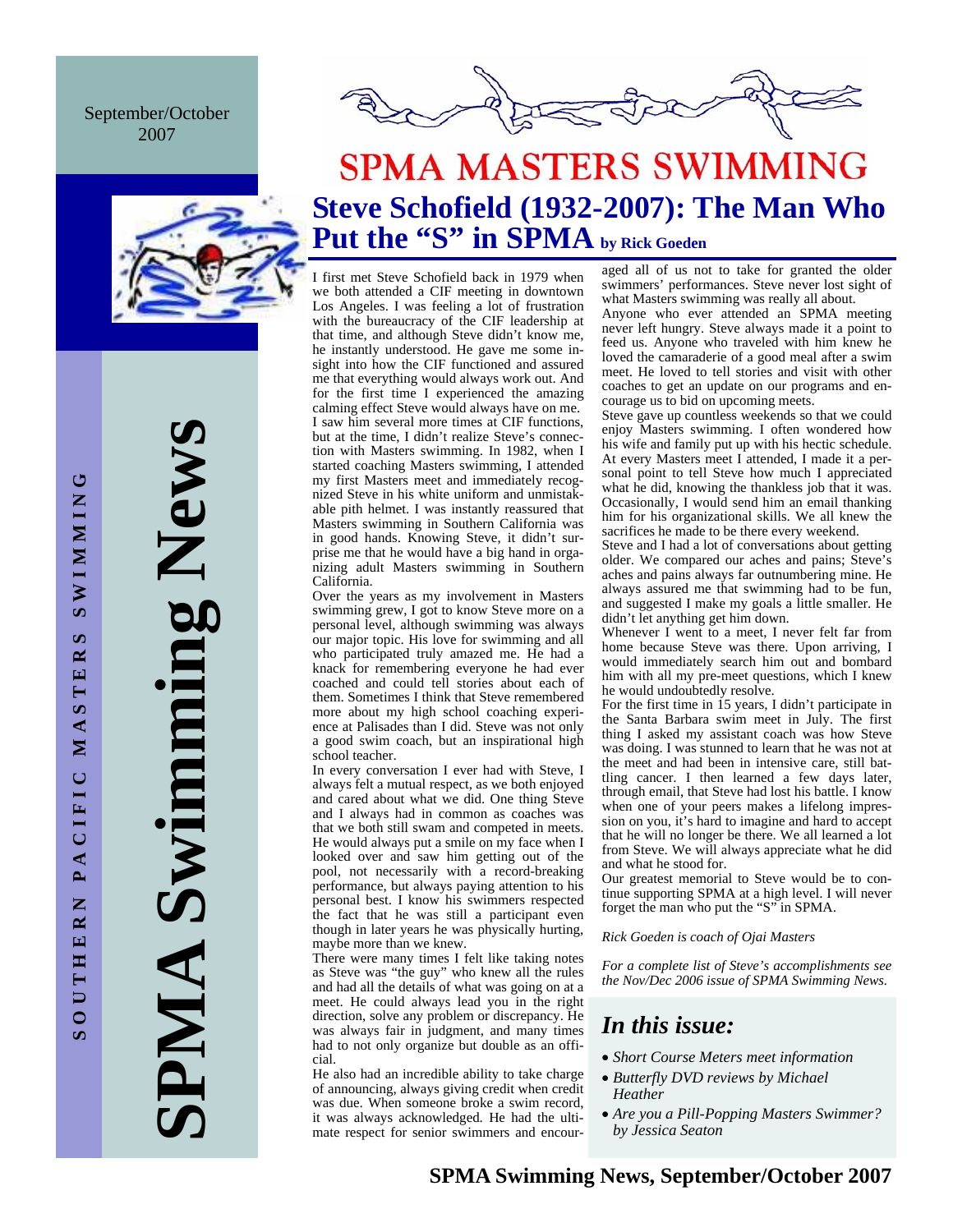# SWIM FOR LIFE!

#### **SAN LUIS OBISPO, SANTA BARBARA (North) and KERN**

# **SANTA BARBARA (South) and VENTURA**

**LOS ANGELES (North)** 

**LOS ANGELES (Westside)** EL SEGUNDO MASTERS City of El Segundo (310) 524-2700 x2738

# **LOS ANGELES (Central and South)**<br>CATALINA Channel Swimming Federation

**LOS ANGELES (South Bay)**  CARSON/LOS ALAMITOS: Long Beach Grunions Ken Brisbin; info@lbgrunions.com; www.lbgrunions.com

**INLAND EMPIRE**<br>CORONA: Corona Aquatic Team Masters WINCHESTER: Play Hard Swim Hard Marcel Rinzler YUCAIPA: Masters of Yucaipa Kathy Fellenz (909) 790-5544; junebug@cybertime.net

# **ORANGE COUNTY**

FULLERTON: FAST Masters Team Bill Jewell, swimbill@sbcglobal.net; fastswim.org<br>HUNTINGTON BEACH SWIM CLUB Buddy Belshe (949) 362-4727 HUNTINGTON BEACH SWIM CLUB NEWPORT BEACH: Team TYR Jeni Buys (949) 706-9991; gojeni@aol.com<br>SAN CLEMENTE: San Clemente Swim Masters Rod Snyder (949) 366-1630; rdsnyder4@co: YORBA LINDA: East Lake Eagle Rays (714) 701-9440 **LAS VEGAS**<br> **HENDERSON Southern Nevada Masters** 

ATASCADERO: Team K-man Jennifer Glenesk (805) 2376170; swimcoach@teamkman.org; www.teamkman.org BAKERSFIELD: Golden Wave Masters Rafael Guijarro (661) 472-7246; rago2000@sbcglobal.net<br>BAKERSFIELD SWIM CLUB John Kraetsch, jfk1@mcjunkin.com; www.bakersfieldswir John Kraetsch, jfk1@mcjunkin.com; www.bakersfieldswimclub.org SAN LUIS OBISPO MASTERS Louise Butler (805) 543-9515; sloswimclub@sbcglobal.net; www.sloswimclub.org SAN LUIS OBISPO: Kennedy Club Masters Linda Stimson (805) 781-3488 x17; sloaquatics@kennedyclubs.com SANTA MARIA: Santa Maria Swim Club Cris Maxwell (805) 478-5801; maxwell.pca2@verizon.net VALYERMO: slowtwitch.com Mark Montgomery (310) 990-1400; montyman007@hotmail.com, slowtwitch.com

Vic Anderson (805) 403-5425, delphis13@msn.com NEWBURY PARK: Performance Masters Steve Gleason (805) 208-3888; sgleason51@yahoo.com<br>OJAI: Ojai Masters Rick Goeden (805) 646-6884; theswimguy@sbcglobal.ne Rick Goeden (805) 646-6884; theswimguy@sbcglobal.net SANTA BARBARA: UCSB Masters Jeremy Kipp (805) 893-2505; jeremykipp@cox.net<br>SANTA BARBARA MASTERS Jon Bishop (805) 886-0050; coachib@sbswim.org Jon Bishop (805) 886-0050; coachjb@sbswim.org THOUSAND OAKS: Conejo Simi Aquatics Jon Irwin (310) 658-7276; jirwin@earthlink.net; www.csaswim.com THOUSAND OAKS: Daland Masters Leslie Daland-James (805) 495-5210; lesliedaland@yahoo.com<br>THOUSAND OAKS: South Coast Aquatics Matt Warshaw (805) 660-2082; matt@southcoastwaterpoloclub THOUSAND OAKS: South Coast Aquatics Matt Warshaw (805) 660-2082; matt@southcoastwaterpoloclub.com<br>VENTURA COUNTY MASTERS Steve Witcher (805) 650-0400; buenaswim@yahoo.com Steve Witcher (805) 650-0400; buenaswim@yahoo.com VENTURA: Rio Mesa Masters Toby Petty (805) 642-6674; tonthego00@sbcglobal.net

Tom Otto (661) 948-0057; ottolfixit@hotmail.com PASADENA: Caltech Masters Suzanne Dodd (626) 449-7536; sdodd@ipac.caltech.edu<br>PASADENA: Rose Bowl Masters Chad Durieux (626) 564-0330: cdurieux @rosebowlaquat Chad Durieux (626) 564-0330; cdurieux @rosebowlaquatics.org SANTA CLARITA MASTERS Lance O'Keefe; lokeefe@santa-clarita.com; pool: (661) 250-3766

Raine Kishimoto (818) 222-2782 x 110; lkishimoto@cityofcalabasas.com LA WEST: UCLA Bruin Masters Gerry Rodrigues (310) 702-9327; swimpro@pacbell.net PORTER RANCH: Porter Valley Masters Amy Lau (818) 523-3981; amylau@earthlink.net<br>WEST HOLLYWOOD AQUATICS Joel McKenna (310) 288-6555 (team hotline); inf Joel McKenna (310) 288-6555 (team hotline); info@wh2o.org; www.wh2o.org WOODLAND HILLS: Southwest Aq Masters Fred Shaw (818) 347-1637; swamfred@aol.com; www.swam.us

Linda Bamford (805) 469-2415; swim@swimcatalina.org; swimcatalina.org LA (various locations): SCAQ SCAQ Office (310) 390-5700; www.swim.net/scaq<br>LA MID WILSHIRE: Meridian Swim Club Vanessa Mesia (310) 729-2971; vanessamesia@sbc LA MID WILSHIRE: Meridian Swim Club Vanessa Mesia (310) 729-2971; vanessamesia@sbcglobal.net; meridiansportsclub.com<br>LA: Los Angeles Athletic Club Masters Skye Conant (213) 625-2211 x3366; skye.conant@laac.net; www.laac.co Skye Conant (213) 625-2211 x3366; skye.conant@laac.net; www.laac.com

Kathy Davids (310) 643-6523, kdavids@socal.rr.com; www.southbayswimteam.org LONG BEACH: Alpert JCC Cindy Jarvis (562) 426-7601 x1047, cjarvis@alpertjcc.org, www.alpertjcc.org LONG BEACH: Shore Aquatics Elodie Lynn (562) 644-5228, mimibobs@msn.com, www.shoreaquatics.com

MANHATTAN BEACH: Magnum Masters Chuck Milam (310) 592-6010, cdmilam@hotmail.com, www.manhattancc.com<br>RANCHO PALOS VERDES: Zenith Aquatics Shari Twidwell (310) 937-3535; shari@zapswimming.com Shari Twidwell (310) 937-3535; shari@zapswimming.com TORRANCE : LA Peninsula Swimmers Beth Overstreet (310) 214-9593; beth.ford@mindspring.com, www.lapsmasters.org

John Salvino (866) SWM-CRNA; coachsalvino@hotmail.com MURRIETA: MESA Aquatic Masters Debbie Mone (951) 265-1454; msmone@msn.com; mesaaquatics.com<br>PALMDALE: Palmdale Masters Joe Goss (661) 267-5611; jgoss @cityofpalmdale.org Joe Goss (661) 267-5611; jgoss@cityofpalmdale.org RIVERSIDE: Riverside Aquatics Assn.<br>TEMECULA: City of Temecula Masters Gwen WIllcox (951) 694-6410; gwen.willcox@cit TEMECULA: City of Temecula Masters Gwen WIllcox (951) 694-6410; gwen.willcox @cityoftemecula.org<br>WALNUT: Buzzards Peak Masters Francis Neric (562) 713-4555, fneric@mtsac.edu Francis Neric (562) 713-4555, fneric@mtsac.edu

# Lou Giberson (949) 837-3091 HUNTINGTON BEACH: Golden West Swim Club Erik Andrews (714) 308-2227; slipperyrocks@yahoo.com; goldenwestswimclub.com<br>IRVINE NOVAQUATICS Mike Collins (949) 338-6682, info@novamasters.com; www.novamasters.com

Mike Collins (949) 338-6682, info@novamasters.com; www.novamasters.com IRVINE: UCI Masters Charlie Schober (949) 824-7946; ctschobe@uci.edu; www.masterswim.uci.edu<br>MISSION VIEJO MASTERS Mark Moore (949) 233-6521; swimoffice@mvnswim.org; mastersmvnswim.org Mark Moore (949) 233-6521; swimoffice@mvnswim.org; mastersmvnswim.org NEWPORT BEACH: Pacific Coast Aquatics Mark Desmond (949) 306-3599; markdesmond@highhopes.ws; pacificcoastaquatics.org Rod Snyder (949) 366-1630; rdsnyder4@cox.net SAN JUAN CAPISTRANO: Capo Masters Bert Bergen (949) 291-1659 (pool); info@capomasters.com; www.capomasters.com TUSTIN: SOCAL Aquatics Debra Cruze-Meyer (714) 639-1913; coachdebra@socalaquatics.com Mark Tierney (714) 639-7531; coachmark@orca-aquatics.com

Frank Lowery (702) 400-2790; flowery719@cox.net; www.lowerysmultisport.com LAS VEGAS: Las Vegas Masters Victor Hecker (702) 247-7788; heckerrealestate@hotmail.com LAS VEGAS: Viva Las Vegas Masters Marie Girouard (702) 461-5354; mjvgutierrez@cox.net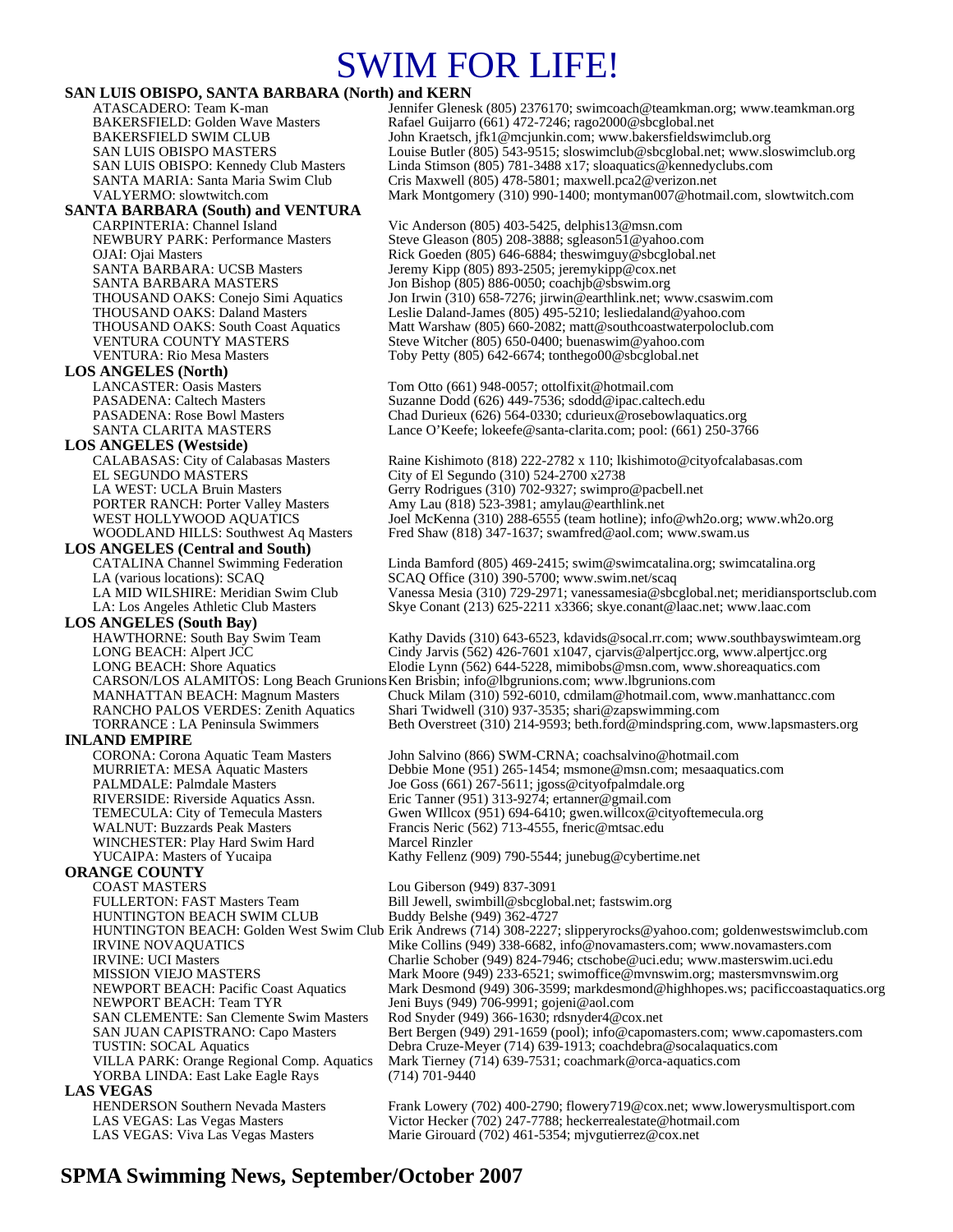# SPMA Competition Information and Instructions

**Rules:** Current USMS and SPMA rules will govern. All events are timed finals. Swimmers must check in with the Clerk of Course for deck seeded events that they wish to swim. After an event has been officially closed, swimmers may not check in. Age as of the last day of the meet determines age group for the meet for short course yards, and age as of December 31st of the year of competition determines age for long course and short course meters meets. You must be 18 years of age to register with SPMA and compete in meets.

**Eligibility:** Events are open to any **current** USMS registered swimmer or a foreign swimmer with a valid travel permit. SPMA swimmers are encouraged to submit their registration application with the submitted entry card, if NOT currently registered.

**Affiliation:** A swimmer's affiliation as stated on the consolidated entry card, if valid as of the first day of the meet, will apply throughout the meet, except that swimmers may unattach at any time.

**Submitted Times:** Please enter your best time, a reasonable estimate or a workout time. All times must be submitted on a SPMA consolidated entry card or a copy of a SPMA consolidated entry card (below). Do not mail in the meet entry form.

**Entry Confirmation:** To avoid any concern regarding receipt of entry card, enclose a self-addressed stamped envelope or postcard or mail card "Return Reply Request". No certified, registered or special delivery mail will be accepted. Receipt of entry will not be verified by phone.

**Strictly Forbidden**: Entering more than 5 individual events per day; using hand paddles in warm-up areas; diving in warm-ups unless in designated sprint lanes (entering the warm-up pool must be done with feet first with one hand in contact with the pool deck); use of any pacing device in competition; and smoking in any area where swimmers may be present.

**Open Water**: Swimmers using non-porous neoprene swim suits, wetsuits, or other non-porous attire will be ineligible for awards or place points.

> *Check out our website www.spma.net for up-to-date information*

> > $\sim$  fold

SOUTHERN PACIFIC MASTERS ASSOCIATION . CONSOLIDATED ENTRY CARD

| Name         |                                                                                               |                                                               |                  |                                                                       |  | Male           |                                      |  |                   |                                          |  |                                  |                   |  |
|--------------|-----------------------------------------------------------------------------------------------|---------------------------------------------------------------|------------------|-----------------------------------------------------------------------|--|----------------|--------------------------------------|--|-------------------|------------------------------------------|--|----------------------------------|-------------------|--|
|              | Birthdate / 1 Age                                                                             |                                                               |                  |                                                                       |  |                | Club ____________________________    |  | $Phone ($ $)$ $-$ |                                          |  |                                  |                   |  |
| Event<br>No. | <b>BACKSTROKE</b><br><b>FREESTYLE</b><br>Event<br>No.<br>(Submitted Time)<br>(Submitted Time) |                                                               |                  | <b>BREASTSTROKE</b><br>Event<br>No.<br>(Submitted Time)               |  | Event<br>l No. | <b>BUTTERFLY</b><br>(Submitted Time) |  | Event<br>No.      | <b>INDIV. MEDLEY</b><br>(Submitted Time) |  |                                  |                   |  |
|              | 50<br>100<br>200                                                                              |                                                               | 50<br>100<br>200 |                                                                       |  |                | 50<br>100<br>200                     |  |                   | 50<br>100<br>200                         |  |                                  | 100<br>200<br>400 |  |
|              | 400/500<br>800/1000<br>1500/1650                                                              |                                                               |                  | No. of events $\times$ \$ = \$<br>Surcharge<br>$\sim$ $\sim$<br>Total |  |                |                                      |  |                   |                                          |  | FOR OFFICE USE ONLY<br>Amt Rec'd |                   |  |
|              | Include a copy of USMS card                                                                   | Signature on back is REQUIRED!<br>Include a copy of USMS card |                  |                                                                       |  |                |                                      |  |                   |                                          |  |                                  |                   |  |

Late or incomplete entries (no fee, incomplete entry card, incomplete enty data) or entries postmarked after due date MAY **BE REJECTED!** 

ALL MASTERS swimmers are required to send a photo-copy of their USMS card with their entry card. ALL Masters swimmers may be asked to show their USMS card if requested at the meet.

"I, the undersigned participant, intending to be legally bound, hereby certify that I am physically fit and have not been otherwise informed by a physician. I acknowledge that I am aware of all the risks inherent in Masters swimming (training and competition), including possible permanent disability or death, and agree to assume all of those risks. AS A CONDITION OF MY PARTICIPATION IN THE MASTERS SWIMMING PROGRAM OR ANY ACTIVITIES INCIDENT THERETO, I HEREBY WAIVE ANY AND ALL RIGHTS TO CLAIMS FOR LOSS OR DAMAGES, INCLUDING ALL CLAIMS FOR LOSS OR DAMAGES CAUSED BY THE NEGLIGENCE, ACTIVE OR PASSIVE, OF THE FOLLOWING: UNITED STATES MASTERS SWIMMING, INC., THE LOCAL MASTERS SWIMMING COMMITTEES, THE CLUBS, HOST FACILITIES, MEET SPONSORS, MEET COMMITTEES, OR ANY INDIVIDUALS OFFICIATING AT THE MEETS OR SUPERVISING SUCH ACTIVITIES.

In addition, I agree to abide by and be governed by the rules of USMS."

| <b>PLEASE SIGN:</b>                                                                                                                                                                                         | <b>DATE</b>                                               |
|-------------------------------------------------------------------------------------------------------------------------------------------------------------------------------------------------------------|-----------------------------------------------------------|
| Is this your first Masters Meet?<br>Yes<br>No<br>Read the meet information sheet carefully. Make your<br>check payable as shown on the meet information sheet<br>and mail it to the address shown.<br>12/94 | Non-SPMA swimmers please include your address:<br>Street: |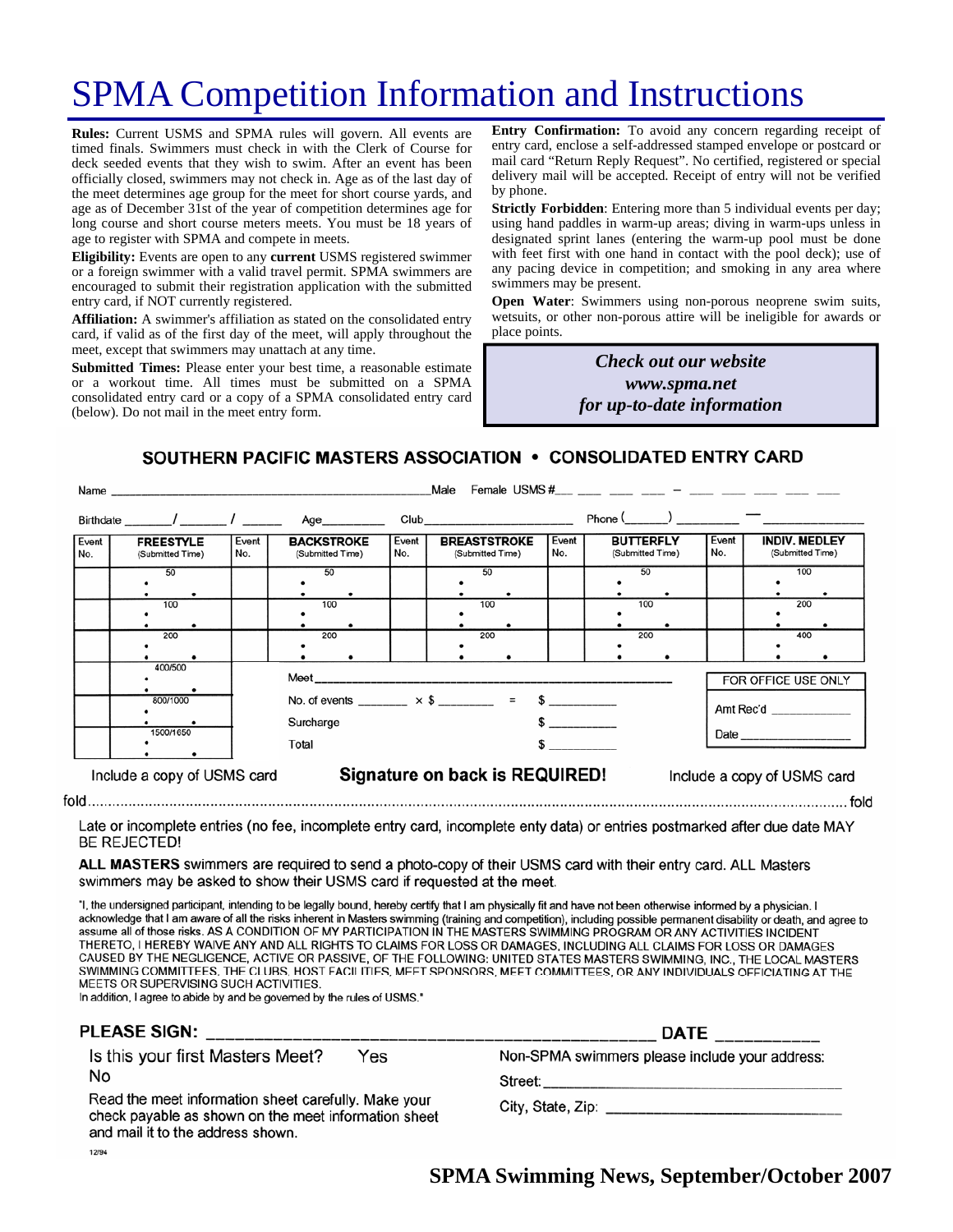### **Mission Viejo Nadadores Short Course Meters Swim Meet Sunday, October 7, 2007**

### Sanction number: 337-041

Mission Viejo Pool is an outdoor, 8-lane competition diving pool with two 25-meter warm-up lanes. Marguerite Aquatic Center, 27474 Casta del Sol, Mission Viejo.

**Directions:** From the north or south, take the 5 Freeway to the La Paz exit in Mission Viejo. Go east (away from the ocean) to Marguerite. Turn left on Marguerite Parkway and right on Casta del Sol and turn into the driveway for pool parking. Do not park in the tennis lot on Marguerite.

**Entries**: The pre-entry postmark deadline is Monday, October 1st. On-deck registration is permitted. Deck entries will close at 8:30 a.m. for the 1500 and at 10:30 a.m. for events 2 to 8. All other events will close at 11:00 a.m. Age on December 31, 2007 determines age group for the meet.

**Seeding:** All events will be deck seeded slowest to fastest by entered time, ages, and sexes combined. Check-in is not required in order to be deck seeded, except swimmers *must* check in to swim the 1500 m Freestyle and the 400 m Freestyle.

**Relays:** All relays will be deck entered. Relay fees are \$2.00 per relay, due upon entry. For each relay swimmer who is not entered in individual events, a fee of \$5.00 and a signed liability release must be submitted with the relay entry.

**Awards:** Individual: SPMA ribbons for places 1 to 3. Relay: SPMA ribbons for first place.

**Snack Bar**: A snack bar will be available serving hot and cold food and drinks.

**Entry Fees:** \$20.00 per swimmer flat fee. Deck entries allowed for a total of \$30.00.

**Checks payable to**: Mission Viejo Nadadores

Mail consolidated entry card, a copy of your USMS card, and check to: Mission Viejo Nadadores — Mark Moore, 25108-B Marguerite Parkway #391, Mission Viejo, CA 92692.

**Questions:** Meet Director, Mark Moore (949) 489-1847, coachmark@mastersmvnswim.org.

#### **Sunday, October 7, 2007**  1500 warm-up at 7:30 a.m. 1500 starts at 9:00 a.m. 1. 1500 m Freestyle (check-in required) Additional warm-up after the 1500 Event #2 starts at 11:00 a.m. 2. 400 m Individual Medley 3. 50 m Butterfly

- 4. 100 m Backstroke
- 
- 5. 200 m Breaststroke
- 6. 50 m Freestyle
- 7. 100 m Butterfly
- 8. 200 m Backstroke
- 9. 200 m Freestyle Relay (men, women, mixed; deck enter) 10. 200 m Individual Medley
- 11. 200 m Medley Relay (men, women, mixed; deck enter)
- 12. 50 m Breaststroke
- 13. 100 m Freestyle
- 14. 200 m Butterfly
- 15. 50 m Backstroke
- 16. 100 m Breaststroke
- 17. 200 m Freestyle
- 18. 100 m Individual Medley
- 19. 400 m Freestyle (check-in required)

*Please read the general information on entering swim meets on the third page of this newsletter!* 

### **Santa Clarita Short Course Meters Swim Meet Saturday, October 20, 2007**

#### Sanction number: 337-043

Santa Clarita Aquatic Center, 20850 Centre Pointe Pkwy.

**Directions:** *From the north*, take I-5 to the Valencia Blvd exit in Valencia. Go east several miles (Valencia Blvd turns into Soledad Canyon Rd) to Ruether Ave. Turn right and cross over railroad tracks. Turn right at Centre Pointe Pkwy. Turn left into driveway for Aquatic Center. *From the south*, take I-5 to Hwy. 14 north. Exit at Golden Valley Rd. Turn left onto Golden Valley Rd. Turn right on Centre Point Pkwy. Make a right into the driveway for the Aquatic Center. Parking available in both upper and lower parking lots.

**Entries:** The pre-entry postmark deadline is Saturday, October 13th. Deck entries for the 1500 m Freestyle will close at 8:45 a.m.; all other deck entries close at the conclusion of the 1500. Age on December 31, 2007 determines age group for the meet.

**Seeding:** All events will be deck seeded slowest to fastest by entered time, ages, and sexes combined. Check-in is not required in order to be deck seeded, except swimmers must check in to swim the 1500 m Freestyle and the 400 m Freestyle.

**Relays:** All relays will be deck entered. Relay fees are \$2.00 per relay due upon entry. For each relay swimmer who is not entered in individual events, a fee of \$5.00 and a signed liability release must be submitted with the relay entry.

**Awards:** Individual: SPMA ribbons for places 1 to 3. Relay: SPMA ribbons for first place.

**Entry Fees:** \$20.00 per swimmer flat fee. Deck entries allowed for a total of \$30.00.

**Checks payable to**: City of Santa Clarita

Mail consolidated entry card, a copy of your USMS card, and check to: Santa Clarita Aquatic Center, c/o Santa Clarita Masters Club, 20850 Centre Pointe Pkwy, Santa Clarita, CA 91355.

**Questions:** Meet Directors: Mike Coash, mcoash@santaclarita.com, (661) 250-3760; Lance O'Keefe, lokeefe@santaclarita.com, (661) 250-3767; Chris Lundie, clundie@santaclarita.com, (661) 250-3771.

### **Saturday, October 20, 2007**

1500 warm-up at 8:00 a.m.

- 1500 starts at 9:00 a.m.
- 1. 1500 m Freestyle (check-in required)
- Additional warm-up after the 1500
- Event #2 starts at noon
- 2. 200 m Mixed Freestyle Relay
- 3. 100 m Butterfly
- 4. 200 m Freestyle
- 5. 100 m Breaststroke
- 6. 50 m Freestyle
- 7. 200 m Individual Medley
- 8. 400 m Freestyle (check-in required)
- 9. 100 m Backstroke
- 10. 50 m Butterfly
- 11. 100 m Freestyle
- 12. 50 m Backstroke
- 13. 50 m Breaststroke
- 14. 100 m Individual Medley
- 15. 200 m Mixed Medley Relay

*NOTE: The UCLA and Santa Clarita meets have changed dates! Make sure you go to the right pool on the right date!*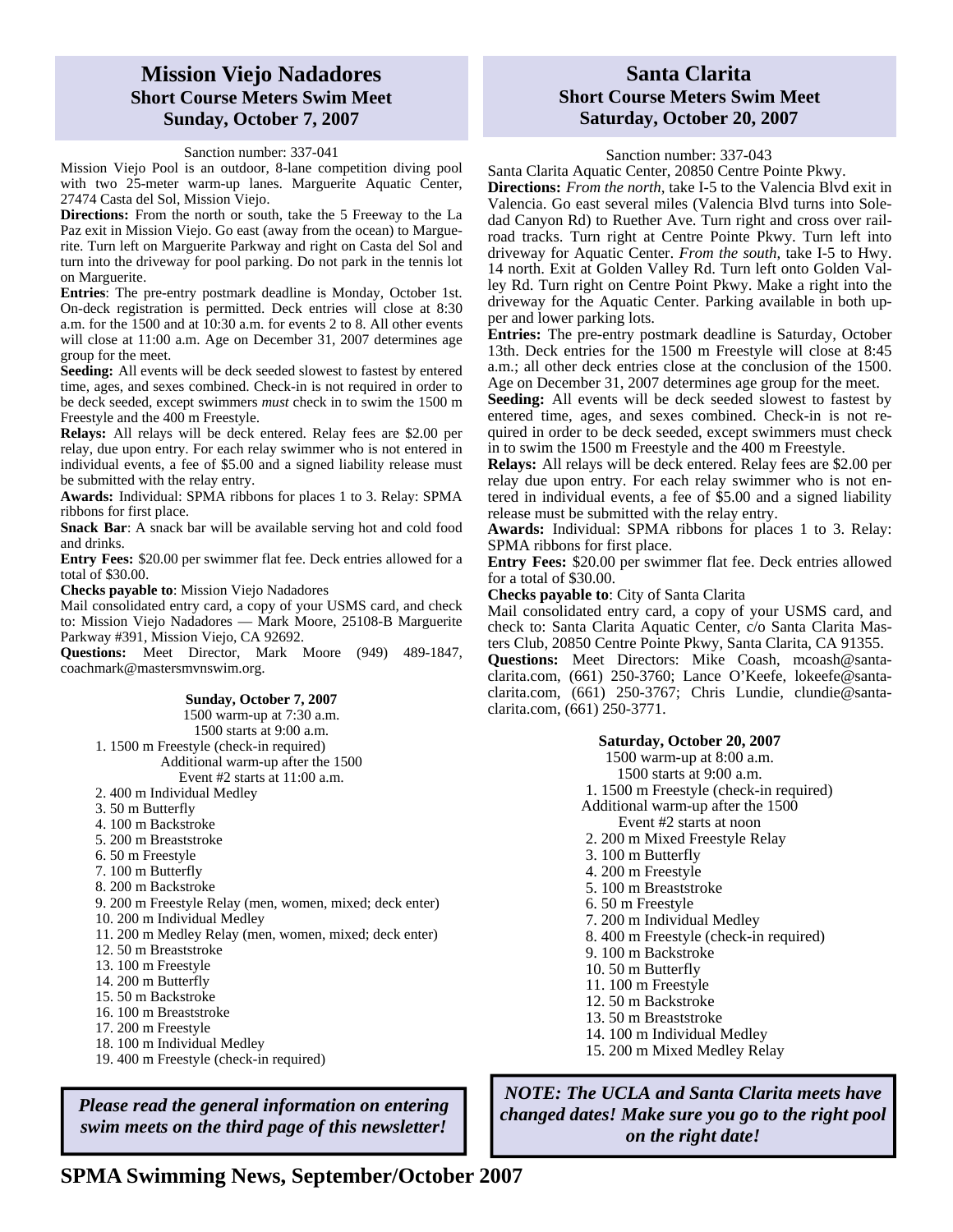### **UCLA Bruin Masters Short Course Meters Swim Meet Saturday, November 3, 2007**

Sanction number: 337-042

UCLA Student Activities Center Pool (formerly the Men's Gym Pool) on the UCLA campus, is an outdoor, 8-lane competition pool with a warm-up area.

**Directions & Parking:** Take the 405 Freeway to Sunset Blvd. East. Take Sunset approx. one mile to Westwood Plaza. Turn right into the campus to parking kiosk and pay the parking fee. Ask for best lot to park in for SAC. The pool is located across from the campus food court and bookstore. NOTE: Parking enforcement *does* ticket on weekends!

**Entries: The p**re-entry postmark deadline is Saturday, October 31st. On deck registration is permitted. Deck entries for the 800 m Freestyle will close at 8:30 a.m. and at 10:00 a.m. for all other events. Age on December 31, 2007 determines age group for the meet.

**Seeding:** All events will be deck seeded slowest to fastest by entered time, ages and sexes combined. Swimmers in the 800 m Freestyle MUST check in to be seeded.

**Relays:** No Charge - Fun Event! 4 x 50 "T-shirt" relay. Each team member must swim with a T-shirt on. The shirt is exchanged from one swimmer to the next. Bring a T-shirt to use. This is quite a comical event and loads of fun. For each relay swimmer who is not entered in individual events, a fee of \$5.00 and a signed liability release must be submitted with the relay entry.

**Awards:** Individual: SPMA ribbons for places 1 to 3. Relay: SPMA ribbons for first place.

**Snack Bar:** Food will be available at the campus food court located across from the pool.

**Entry Fees:** \$25.00 per swimmer flat fee (pre-entry or deck entry). **Checks payable to**: UC Regents

Mail consolidated entry card, a copy of your USMS card, and check to: Bruin Masters Meet, P.O. Box 204, El Toro, CA 92609.

**Questions:** Meet Director, Gerry Rodrigues, swimpro@pacbell.net.

Meet Information, (310) 702-9327. Meet Processing, Robert Mitchell, mitchellrobert@cox.net

#### **Saturday, November 3, 2007**

800 warm-up at 8:00 a.m.

800 starts at 9:00 a.m.

1 . 800 m Freestyle

Additional warm-up after the 800

- Event #2 starts at 10:30 a.m.
- 2. 200 m Freestyle Relay (men, women, mixed; deck enter) 3. 200 m Individual Medley
- 4. 50 m Backstroke
- 5. 100 m Butterfly
- 6. 200 m Freestyle
- 7. 100 m Backstroke
- 8. 50 m Freestyle
- 9. 100 m Breaststroke
- 10. 100 m Freestyle
- 11. 50 m Butterfly
- 12. 50 m Breaststroke
- 13. 100 m Individual Medley
- 

### 14. 4 x 50 m T-shirt Relay (deck enter)

# Expand your horizons!  $\left| \begin{array}{c} 16.400 \text{ m} \text{ Relay (men, women, mixed; medley or free-} \\ \text{style; deck enter)} \end{array} \right|$

Take a trip to a swim meet in a neighboring LMSC. For up-to-date information check out these websites:

San Diego-Imperial: www.simasterswim.org

New Mexico: www.zianet.com/pdjang/nmms/index.htm

Arizona: www.arizonamasters.org

### **Southwest Masters Turkey Shoot at Pierce College Sunday, November 18, 2007**

Sanction number: 337-044

Pierce College Pool, is an outdoor, 7-lane competition pool with two 25-meter warm-up lanes. 6201 Winnetka Ave., Woodland Hills.

**Directions:** Take the 101 Freeway to Winnetka. Exit at Winnetka and go north one mile to the college. Winnetka is located 6 miles west of the San Diego Freeway (405) and Ventura Freeway (101) interchange.

**Entries:** The pre-entry postmark deadline is Saturday, November 10th. Entries for the 800 m Freestyle will close at 8:45 a.m. and at the conclusion of the 800 for all other events. Age on December 31, 2007 determines age group for the meet.

**Seeding:** All events will be deck seeded slowest to fastest by entered time, ages and sexes combined. Check-in is not required in order to be deck seeded, except swimmers must check in to swim the 800 m Freestyle and the 400 m Individual Medley.

**Relays:** All relays will be deck entered. Relays are free. For each relay swimmer who is not entered in individual events, a fee of \$5.00 and a signed liability release must be submitted with the relay entry. Event 8 is a rare 800 m Freestyle relay, a chance for a record. Event 16 is men's, women's, mixed, freestyle or medley relays.

**Awards:** Individual: SPMA ribbons for places 1 to 3. Relay: SPMA ribbons for first place. Special awards for the swimmers who swim closest to their entered time in each event.

**Entry Fees:** \$3.00 per each individual event entered and a \$10.00 surcharge per swimmer. For swimmers in relays only, the fee is \$5.00. NOTE: deck entrants will pay an additional \$10.00 entry charge.

**Checks payable to**: Foundation for Pierce College

Mail consolidated entry card, a copy of your USMS card, and check to: Southwest Masters Turkey Shoot, P. O. Box 204, Lake Forest, CA 92609-0204.

**Questions:** Mary Hull (818) 885-5934; Robert Mitchell, mitchellrobert@cox.net, (949) 689-7946.

#### **Sunday, November 18, 2007**

800 warm-up at 8:00 a.m.

#### 800 starts at 9:00 a.m.

1. 800 m Freestyle (check in required) Additional warm-up after 800

Event #2 starts at  $11:00$  a.m.

- 2. 50 m Butterfly
- 3. 100 m Backstroke
- 4. 200 m Breaststroke
- 5. 50 m Freestyle
- 6. 100 m Butterfly
- 7. 200 m Backstroke
- 8. 800 m Free Relay (men, women, mixed; deck enter)
- 9. 50 m Breaststroke
- 10. 100 m Freestyle
- 11. 200 m Butterfly
- 12. 50 m Backstroke
- 13. 100 m Breaststroke
- 14. 200 m Freestyle
- 15. 400 m Individual Medley
- 

*SPMA will hold elections for officers at the annual meeting on Thursday, November 15th in Pasadena. Please contact the SPMA office for additional information about the meeting or if you are interested in running for a position.*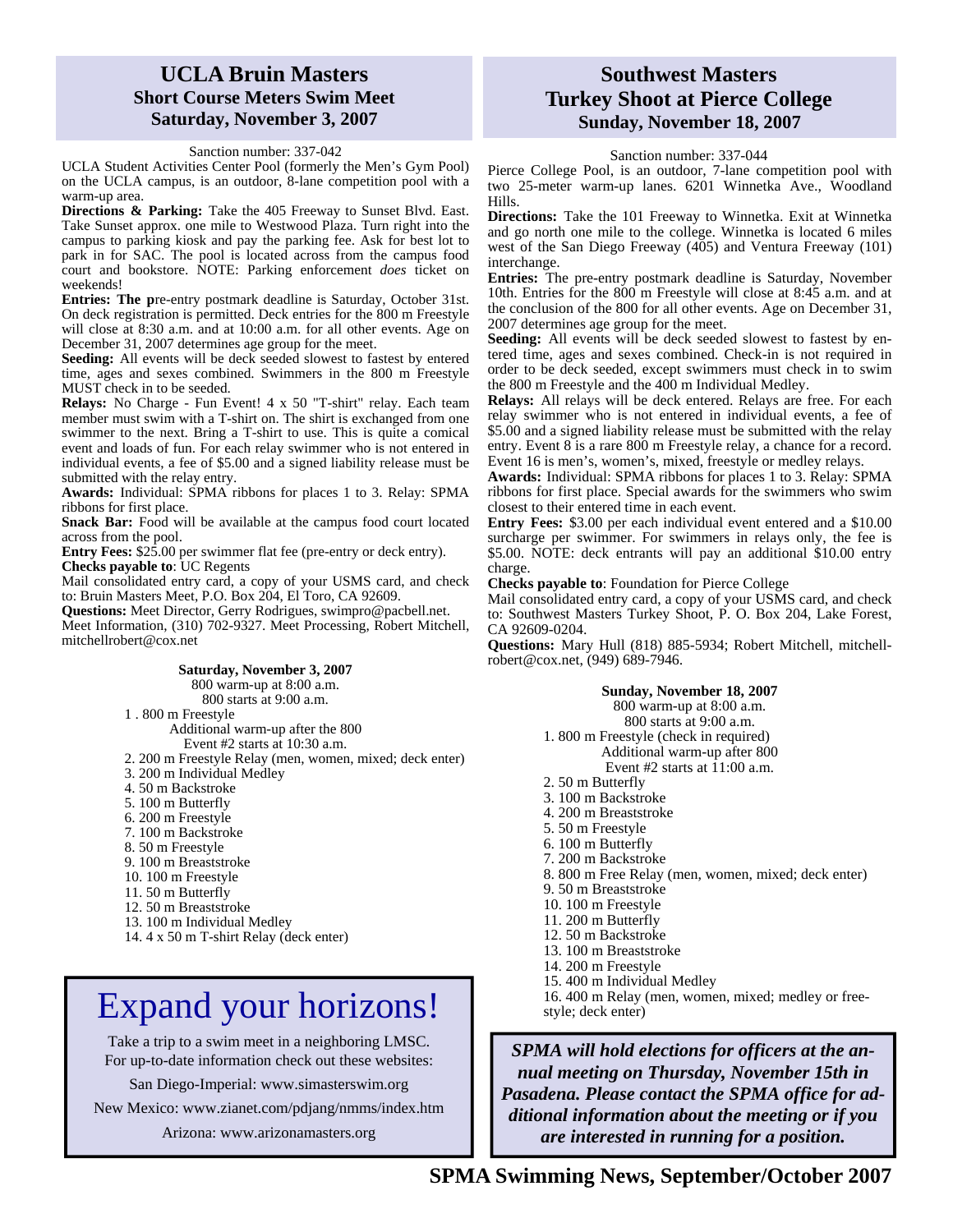## **Long Beach Grunions SPMA SCM Championships November 30 - December 2, 2007**

#### Sanction number: 337-045

The Long Beach Grunions are once again hosting the SPMA Short Course Meters Championship Meet at the Belmont Plaza Olympic Pool in Long Beach from November 30th to December 2nd. After the meet's tremendous success last year with a turnout of over 500 competitive swimmers, the Grunions are hard at work to initiate even more improvements this year. Top caliber swimmers are expected from all over the United States, insuring not just a greater turnout, but also a year marked by numerous records once again being broken. The Grunions' main goal, among many, is to make this meet not only the best but also the fastest short course meters meet in the United States. Entry information will be available at the Grunions' web site at lbgrunions.com. The order of events and some of the meet information appears below and the complete meet entry form will be available in the next newsletter.

**Fees:** Flat fee of \$40.00 if postmarked before Friday, November 16<sup>th</sup>, 2007. Entry fee includes a meet T-shirt.

**Awards:** Individual: SPMA medals for places 1 to 3, and SPMA ribbons for places 4 to 6 for each age group and gender.

**Social event:** The Grunions hope to be able to have a social on Saturday evening and are working with local facilities to assure that they can handle the anticipated crowd. Look for more information in the November/December newsletter.

**Questions:** Call (714) 273-8793 or send an email to Kenny Brisbin, ken@supersource.com. For hotels, information, and directions, go to www.lbgrunions.com and click on "swim meets."

#### **Friday, November 30, 2007**

#### **Warm-up 10:00 a.m., Meet starts at 11:00 a.m.**

- 1. 1500 m Freestyle (Women, Men)<br>2. Women's 400 m Individual Medl
- 2. Women's 400 m Individual Medley<br>3. Men's 400 m Individual Medley
- 3. Men's 400 m Individual Medley<br>4. 800 m Freestyle (Women, Men)
- 4. 800 m Freestyle (Women, Men)

#### **Saturday, December 1, 2007**

#### **Warm-up at 8:00 a.m., Meet starts at 9:00 a.m.**

- 5. Women's 200 m Freestyle
- 6. Men's 200 m Freestyle<br>7. Women's 50 m Butterf
- Women's 50 m Butterfly
- 8. Men's 50 m Butterfly<br>9. 200 m Freestyle Relay
- 9. 200 m Freestyle Relay (Women, Men, Mixed)<br>10. Women's 100 m Backstroke
- Women's 100 m Backstroke
- 11. Men's 100 m Backstroke<br>12. Women's 100 m Breastst
- Women's 100 m Breaststroke
- 13. Men's 100 Breaststroke
- 14. Women's 200 m Butterfly
- 15. Men's 200 m Butterfly
- 16. \*400 m Medley Relay\* (Women, Men, Mixed)
- 17. Women's 50 m Freestyle
- 18. Men's 50 m Freestyle<br>19. Women's 200 m Indix
- 19. Women's 200 m Individual Medley
- 20. Men's 200 m Individual Medley<br>21. \*800 m Freestyle Relay\* (Wome
- 21. \*800 m Freestyle Relay\* (Women, Men, Mixed) **Sunday, December 2, 2007**

### **Warm-up at 8:00 a.m.; Meet starts at 9:00 a.m.**

- Check in for the  $400 \text{ m}$  Freestyle closes at 8:30 a.m.<br>22. Women's  $400 \text{ m}$  Freestyle
- 22. Women's 400 m Freestyle<br>23. Men's 400 m Freestyle
- 23. Men's 400 m Freestyle
- 24. Women's 100 m Butterfly<br>25. Men's 100 m Butterfly
- 25. Men's 100 m Butterfly
- 26. Women's 50 m Breaststroke
- 27. Men's 50 m Breaststroke 28. Women's 200 m Backstroke<br>29 Men's 200 m Backstroke
- 
- 29. Men's 200 m Backstroke 30. 200 m Medley Relay (Women, Men, Mixed)
- 31. Women's 100 m Freestyle<br>32. Men's 100 m Freestyle
- 32. Men's 100 m Freestyle
- 33. Women's 200 m Breaststroke<br>34. Men's 200 m Breaststroke
- Men's 200 m Breaststroke
- 35. Women's 50 m Backstroke
- 36. Men's 50 m Backstroke<br>37. Women's 100 m Individ
- Women's 100 m Individual Medlev
- 38. Men's 100 m Individual Medley
- 39. \*400 m Freestyle Relay\* (Women, Men, Mixed)

# Butterfly DVD Review

by Michael Heather

### *Swim Fast Butterfly with Bob Bowman and Michael Phelps*

This was recorded six years ago, after Michael had set his first world record in the 200 Butterfly. The banter onscreen is very dated since Michael is only 16 or 17, but the in-water sections are well photographed. It looks and feels mostly like a fan video, showing why Michael goes so fast. If you are already a good butterflyer and built like him, this will probably make you a better swimmer. If you are just learning, it is fun to watch and has plenty of kicking and swimming drills. It does emphasize how important core body strength is for this stroke, but does not cover the arms and underwater stroke very well.

### *Eddie Reese on Butterfly (37 Minutes, 2005)*

This video is a homey production, lacking smooth scripting but long on information and underwater shots of several angles. Eddie seems a little awkward on screen but his message gets through. The material seems geared more towards coaches, but a swimmer with good kinesthetic sense could make use of the section about correcting various stroke problems. The catch is that you would need a training partner to point out your stroke mistakes in order to correct them. It is helpful to see the drills and techniques from different angles, but gets a little tedious seeing the same person doing exactly the same stroke time after time. Eddie even makes comments on the changes he would (still) like to see made on Rainer Kendrick's stroke. Every video has a little something all its own, so don't think this one is the final word on butterfly, it is just one coach's point of view.

#### *Swimming Faster Butterfly - David Marsh and Dave Durden (67 minutes, 2004)*

The premise of this video is that the viewer already knows the basics of the stroke, but there are still fundamentals given at various points. There are drills galore and plenty of supporting theories and reasoning behind them, so if you do something, it really means you are trying to progress your stroke in some manner. Starts and turns are not covered in depth, but finishing a race is emphasized. The scripting is well laid out, as is the progression of the drill sequences. Both Daves have a relaxed presence, although Dave Durden seems a little too intense in his presentation, using his "on deck" voice. Perhaps the filming took place during a particularly stressful week of the season. Demonstrations are primarily done by Demerae Christianson, but are augmented by several other people in order to show the different approaches taken to swimming the stroke. This is another video that would be particularly helpful to have your coach watch in order to help with your stroke, but it is not crucial.



SPMA was well represented at the USMS Strategic Planning Meeting in June in Chicago. From left to right: Tom Boyd, Julie Heather, Lucy Johnson, Jeff Moxie, and Michael Heather.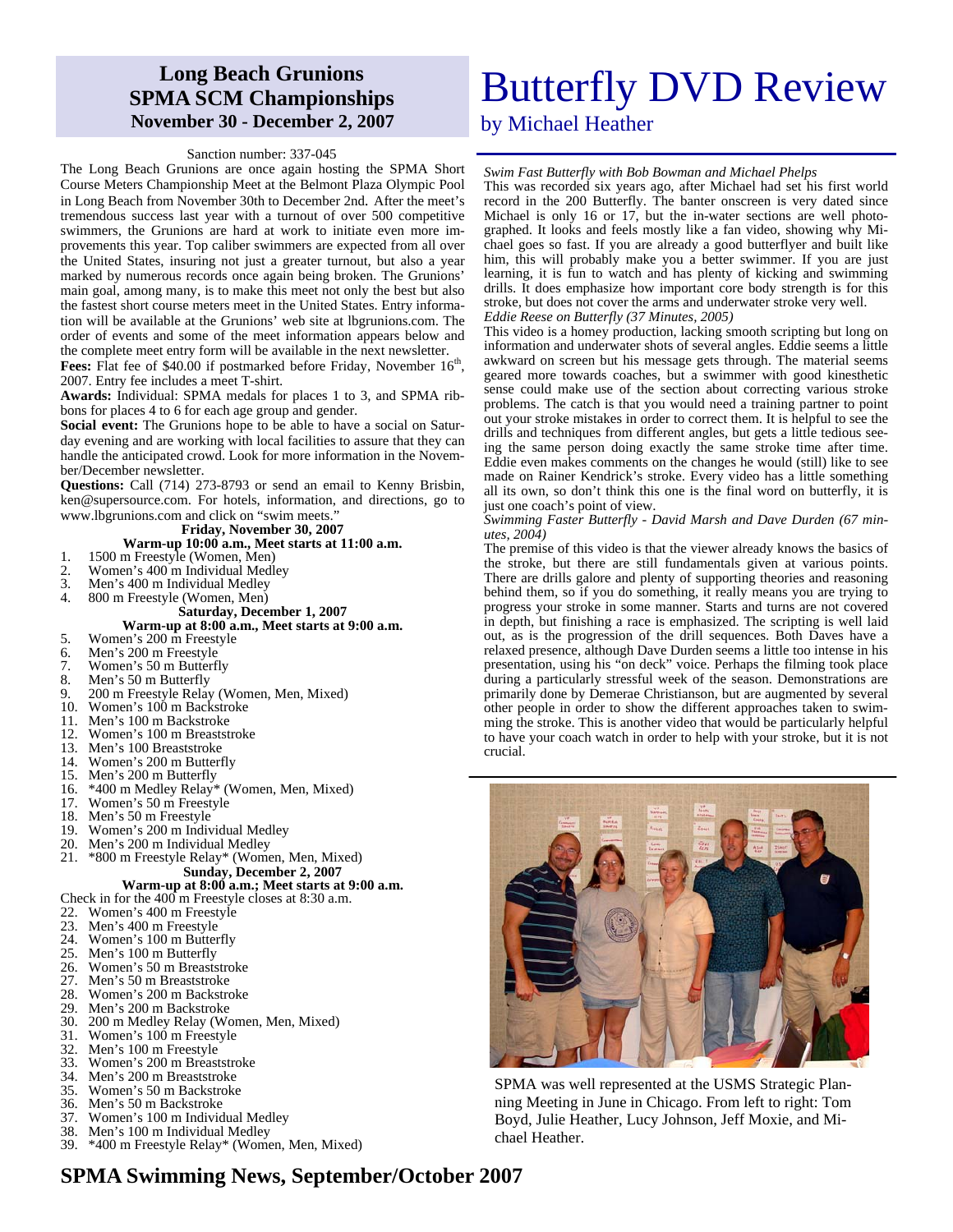# Are you a Pill-Popping Masters Swimmer?

## by Jessica Seaton

Masters swimmers often take ibuprofen and other non-steroidal antiinflammatory medications (NSAIDs) like they're candy. [These are sold under the names of Motrin, Advil, Naprosyn, Aleve, and others.] And why not? These drugs are some of the most heavily marketed drugs around. The advertisements would have a person believe that the NSAID being marketed are good for any ache or pain and can make you feel like you're a carefree 20-year-old.

*Do we need to curb inflammation in swimming or other sports-related injuries?* Advertisers and the media would have us believe that inflammation is bad and must be contained at all costs. However, inflammation and repair are essential to survival. Except in cases such as autoimmune diseases (for example, rheumatoid arthritis or inflamed arteries) inflammation is a healthy response to an injury. If we stomp out the response, the injury won't heal. Where inflammation is chronic, we want to get to the root cause and eliminate the cause, not the response.

Let's say you slip on the pool deck and sprain your ankle (which means you have torn a ligament). The first reactions in your body are from the nervous system and the release of chemical mediators from the damaged tissue and the blood. The chemical mediators, two of which are prostaglandins and histamines, instigate the body's inflammatory response. The inflammatory response includes redness, swelling, heat, pain, and loss of function. Your ankle will get a little red at the painful area. This is the increased blood to the area. Some of the fluid from the damaged cells will leak out. The blood vessels will become more permeable so that plasma proteins and white blood cells can leak out. These white blood cells and the later-arriving white blood cells will gobble up any debris from the injury. If the skin is open, these cells will also absorb dirt and bacteria. The fluid accumulation results in swelling. The area becomes warmer from the increased blood supply and the swelling. Pain results from swelling and some of the chemical mediators. Now you're also experiencing some loss of function in that ankle. This is the classic inflammatory response and can last from one to four days.

The repair process involves replacing damaged tissues and restoring function. This is triggered by the inflammatory response and overlaps with it. It may last up to a year or longer, depending on the injury. In the repair process, fibroblasts, which have wandered into the injured area due to signals from various elements of the inflammatory response, will lay down a matrix of connective tissue. This connective tissue consists primarily of collagen fibers and ground substance. It will become scar tissue which will be remodeled along the lines of stress over the course of a couple of months.

Back to your ankle that you've just sprained. If you compromise the inflammatory response by taking an anti-inflammatory medication, you are affecting not only the immediate inflammatory response, but the entire repair process. NSAIDs work by blocking COX-1 and COX-2 enzymes (cycloxygenase-1 and cycloxygenase-2) and thus the formation of prostaglandins, the chemical mediators we just discussed. These are part of a group of chemical mediators of inflammation. Note that most NSAIDs block both COX-1 and COX-2. Blocking COX-1 prevens the production of prostaglandins that help coat the stomach lining. As a result, patients taking these NSAIDs are at an increased risk for upper gastro-intestinal ulcers. The newer COX-2 blocking NSAIDs (Celebrex, Vioxx, Bextra) were supposed to solve this problem, but had their own set of problems, such as an increased risk for heart problems.

*What has research shown?* There is no convincing evidence that NSAIDs are effective in treating sports-related injuries. Various human and animal studies have shown that NSAIDs hinder the healing of muscles, ligaments, tendons, bone, and cartilage. One of my favorite studies was done by a group of researchers including Scott Rodeo, M.D., an orthopedic surgeon, who did the surgery on Olympian Brooke Bennett's shoulders, and has also been involved with USA Swimming. In this study, 180 rats underwent rotator cuff surgery. 60 received 14 days of celecoxib (Celebrex), 60 received indomethacin (a traditional NSAID), and 60 were controls, who received nothing. The rats' tissues were examined at 2, 4, and 8 weeks and were inspected under the microscope and tested for strength. Over the course of the study, "the controls demonstrated progressively increasing collagen organization." Neither of the NSAID groups showed collagen organization, a sign of tissue strength and healing, with the result being "significantly inhibited tendon-to-bone healing."

Many athletes take NSAIDs after a heavy workout in the belief that it will help prevent muscle soreness. Studies have shown either no effect or a miniscule effect when compared to a placebo. What the NSAID will do, however, is prevent your body from healing properly after a hard workout. Training involves stressing the muscles to the point of micro-tears, which the body then heals using the same inflammatory pathways. The trained muscle should be stronger than the untrained muscle, unless it's healing has been inhibited.

*What are the side effects of NSAIDs?* It is estimated that NSAID use causes 107,000 hospitalizations for gastrointestinal complications and 16,500 deaths in the United States. Gastrointestinal symptoms include gastro-esophageal reflux (GERD), nausea, abdominal pain, ulcers, and gastric perforation. Bleeding ulcers can occur with no warning and don't have to be the result of massive doses.

Athletes need to be aware that dehydration or underlying kidney disease may predispose them to acute renal failure when taking large doses of NSAIDs. This is what happened to two NBA players in 2002. Alonzo Mourning and Sean Elliot often took NSAIDs daily to self-treat for workout-related aches and pains. They both suffered kidney failure and ultimately needed kidney transplants. The National Kidney Foundation estimates that 10% of kidney failures per year are related to NSAID overuse.

Perhaps not directly related to swimming, but particularly distressing to some, is the conclusion in an article in the Journal of Urology that the use of NSAIDS doubled the risk of erectile dysfunction. In addition, all NSAIDs increase the risk of hypertension. Both NSAIDs and acetaminophen (for example, Tylenol) increase the risk for hypertension in women. All NSAIDS may also increase the risk of myocardial infarction in people with arthritis. NSAID use in post-menopausal women appears to be associated with an increased risk of non-Hodgkin lymphoma. Finally, a 2005 article in the Journal of the National Cancer Institute found that there is a small increase of breast cancer in NSAID users.

*Why does my doctor prescribe NSAIDs for musculoskeletal injuries?*  That is a very good question. Pain can be controlled with acetaminophen, ice, or herbal remedies. Corticosteroids, while excellent at stopping pain and inflammation that causes pain, completely stop the healing process. For some reason, many medical doctors are now prescribing prednisone, a corticosteroid, as a first treatment for patients with musculoskeletal pain, primarily back pain. It doesn't make sense and certainly doesn't help the underlying problem.

NSAIDS not only don't promote healing but actually inhibit it. There are alternatives which actually do promote healing such as ultrasound, myofascial release and massage, laser therapies, and many herbal remedies. Underlying joint problems can be treated with chiropractic adjustments, mobilizations, and other exercises and movement therapies.

*Jessica Seaton, D.C. is a chiropractic orthopedist in private practice in West Los Angeles. She has been swimming with West Hollywood Aquatics for over 17 years. She can be reached at 310-470-0282 or JSeaton@aol.com.*